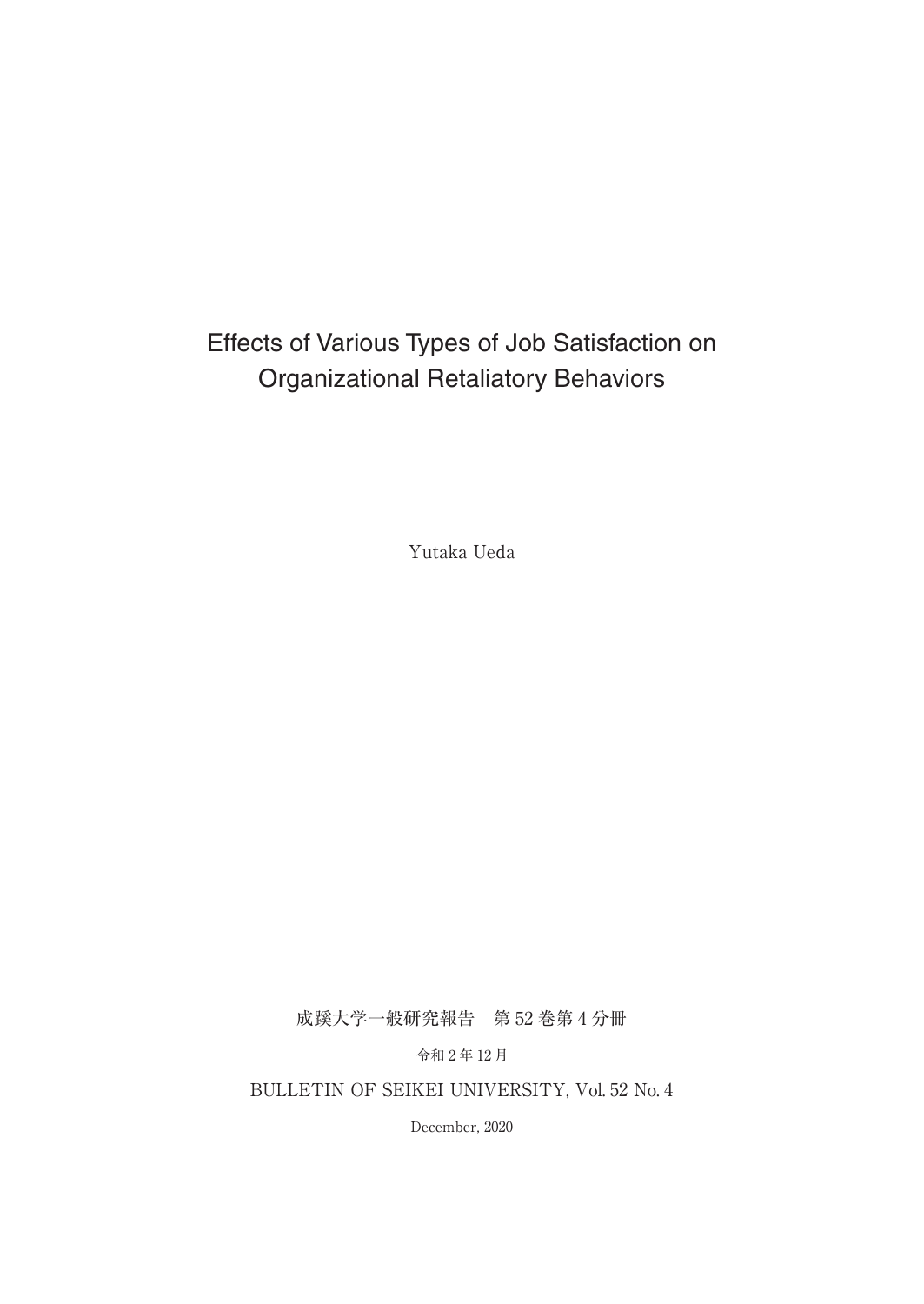# Effects of Various Types of Job Satisfaction on Organizational Retaliatory Behaviors<sup>1</sup>

#### Yutaka UEDA

#### **Abstract**

Organizational retaliatory behavior (ORB) is at the opposite spectrum of organizational citizenship behavior (OCB). Although individual ORBs are minuscule and often overlooked, organizations must pay attention to them because once accumulated, ORB could have a negative impact on the effectiveness of an organization. This study empirically examines whether four kinds of job satisfaction have an impact on ORB. Results show that work, supervisor, and coworker-related satisfaction negatively influences ORBs as expected. In contrast, income satisfaction has no effect on ORB. Male employees tend to perform more ORBs when they have a problem with their supervisors, and female employees tend to display more ORBs when they have a bad relationship with coworkers. A particular problem accompanying ORB research is also discussed.

**Keywords:** organizational retaliatory behavior, job satisfaction, gender difference

### **Introduction**

Organizational policies and managerial decision-making and behaviors desirable to employees encourage employees to exhibit various discretionary behaviors contributive to the organization. Such contributive behaviors are also called organizational citizenship behavior (OCB), and have been focused on by organizational behavior (OB) researchers around the world since the publication of two pioneering studies relating to OCB in 1983 (Bateman & Organ, 1983; Smith, Organ, & Near, 1983). Consequently, OB researchers have found that various dispositional or attitudinal factors such as personality traits, job satisfaction, organizational commitment, and organizational justice have a significant effect on OCB (reviewed by Organ, Podsakoff, & MacKenzie, 2006; Ueda, 2004, 2010, 2016, 2019).

In contrast, Skarlicki and Folger (1997) proposed the idea that employees perform covert behaviors that impair organizational effectiveness when they face organizational unfairness, and they termed these behaviors organizational retaliatory behavior (ORB). Each ORB is so subtle that nobody cares about its negative impact on the organization.

1 上田 泰:「組織報復行動に対する多様な職務満足の影響」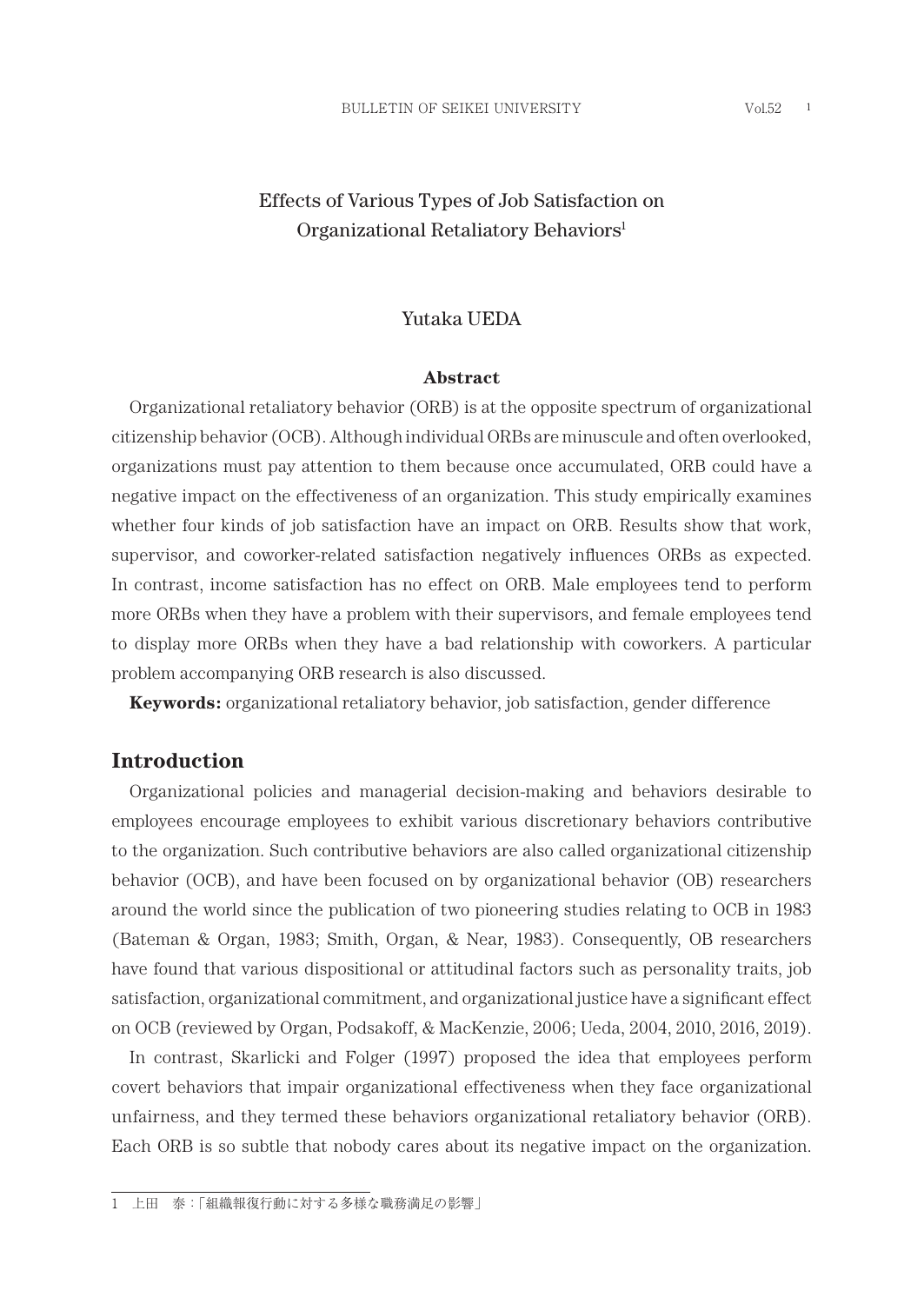However, opposite in nature to behaviors of OCB, ORB could have a large impact on the organization if they accumulate for a long time, and therefore, like OCB, ORB is also a very important research theme in OB studies. However, compared to OCB, ORB has received insufficient attention from OB researchers, in particular, Japanese OB researchers have exhibited very little interest in ORB so far.

ORB was first considered employees' behaviors by responding to organizational unfairness (Skarlicki and Folger, 1997). However, as researchers have found that OCB is affected by various factors in addition to perceived organizational justice, ORB is also considered to be influenced not only by organizational injustice but also by other factors such as job satisfaction, organizational commitment, and personality factors. This study aims to empirically investigate how job satisfaction influences ORB. Traditionally, job satisfaction has been found to have a positive impact on OCB even in the earliest researches on the topic (Organ, 1977; Bateman & Organ, 1983; Smith et al., 1983). Further, several meta-analyses were conducted to measure the impact of job satisfaction on OCB. Thus, for an initial study of ORB, similar methods are considered extremely desirable in order to focus on the effect of job satisfaction on ORB.

Studies revealing this effect on OCB have largely treated job satisfaction as one variable. However, employees are satisfied or dissatisfied with various aspects of the organization. This study considers work, pay, supervisor, and coworker-related satisfactions separately, and examines whether each of these satisfactions influences ORB. Differentiating between the impacts of these satisfactions on ORB might lead us to propose a more effective way to prevent employees from performing such behaviors.

### **The Concept of ORB**

Although ORB encompasses employees' negative behavior to the organization, all negative behaviors are not (or should not be) classified as ORB. Moreover, a range of behaviors included as ORB also have some ambiguities. First, as aforementioned, Skarlicki and Folger (1997) proposed the concept of ORB as adverse reactions to the perceived unfairness of organizational decisions and managerial actions, as they described, "(t) he present study focused on a subset of such negative behaviors, those used to punish the organization and its representatives in response to perceived unfairness, as ORBs" (p.435). Through these behaviors, employees hope to "punish the unfair organization", and "get even for the unfairness of the organization".

In relation to the proposal of the ORB concept, many researchers have addressed counterproductive work behavior (CWB) as employees' behaviors which have a negative impact on the organization. Although the concept of CWB seems similar to ORB, CWB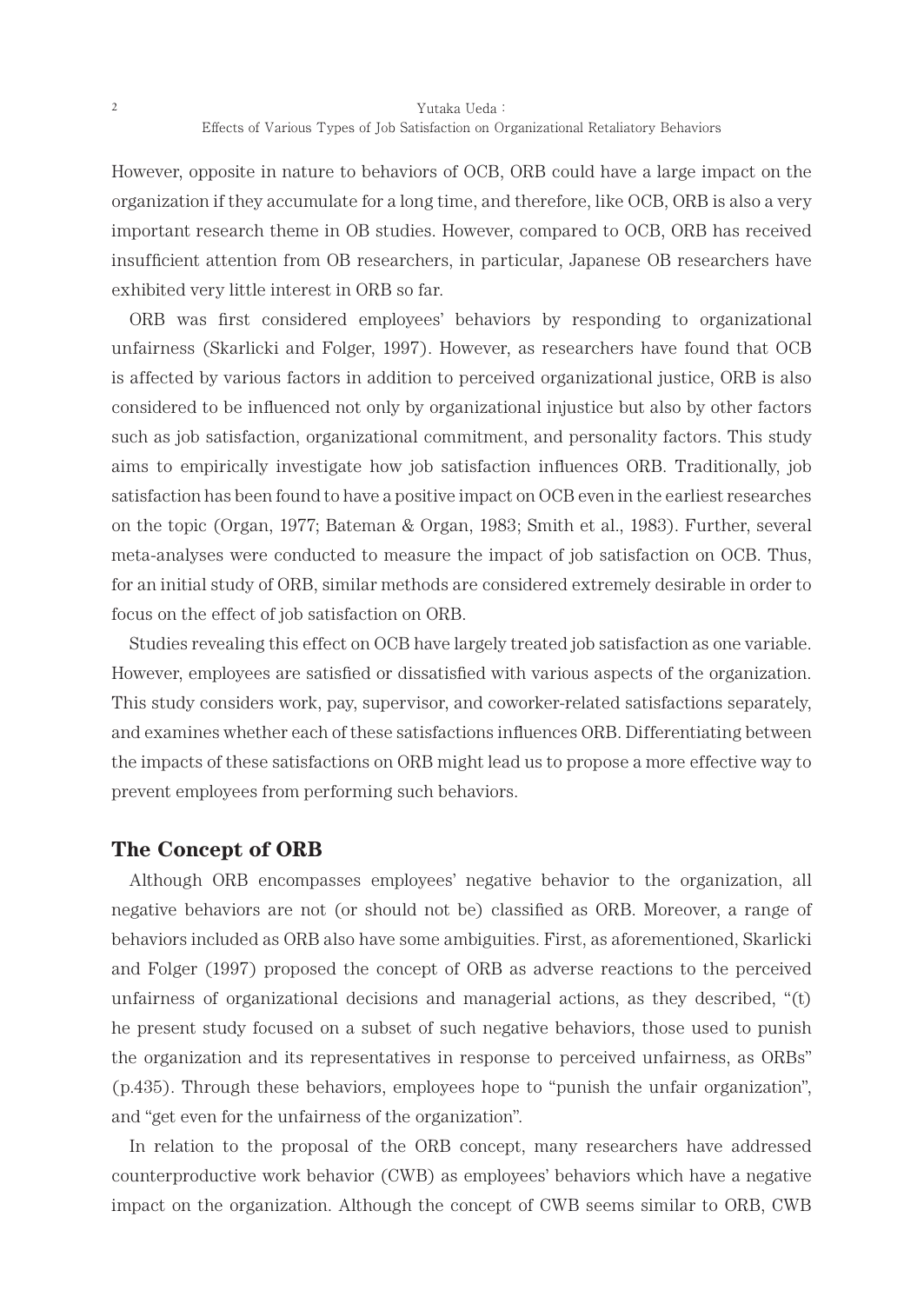is often used as a broader term to refer to all employees' negative behaviors towards the organization. CWB is employee behavior that goes against the legitimate interests of an organization (Sackett, Berry, Wiemann, & Laczo, 2006). In contrast to ORB, which is a reprisal behavior to organizational treatment, CWB does not assume such a countermove. For example, behaviors such as instances of irritable employees addressing coworkers in an angry tone, or indigent employees stealing organizational property, are also included in CWBs, but not in ORBs.

Even if the concepts of CWB and ORB are clearly distinguished, the exact specifications of the concept of ORBs have some ambiguity. According to Skarlicki and Folger (1997, p.435), "Some ORBs may not appear to be as dangerous as more overtly aggressive acts but, in the aggregate, may detract from effective organizational functioning". In other words, the concept of ORB generally included small, subtle behaviors, and many other employees are often unaware of an employee's ORB. In this sense, ORB is considered to be positioned at the opposite end from OCB. However, ORB sometimes refers to a legitimate behavior seeking compensation for illegal behaviors at the organization, such as whistleblowing (Parmerlee, Near, & Jensen, 1982). These kinds of behaviors aim for an actual resolution of the detriment of an employee or inequality among employees, and are different from those on the opposite spectrum of OCB. Although such legitimate actions by employees are important, each study addressing ORB should clarify behaviors classified as ORBs.

In this regard, Skarlicki and Folger (1997) also included different kinds of items as typical of ORB and proposed 17 such behaviors. Among them, for example, "on purpose, damaged equipment or work process" is considered to have a significant effect towards actually "punishing" the organization, but is easily upturned, and it might be difficult for the employee to escape being punished by the organization for his or her evincive behavior. In contrast, an impact of "took supplies home without permission" on the organization is considered so insignificant that managers and other workers might not care about it because, in most cases, supplies like a ballpoint pen or an eraser are usually inexpensive.

However, ORB should be distinguished from employees' explicit retaliatory behaviors actually requiring fair treatment by the organization or their managers, such as launching legal action. Although such explicit behaviors are visible and can change a negative situation, ORB is not necessarily a behavior that aims to improve actual situations of employees. Further, ORB should be also differentiated from behaviors that the organization can easily discover and formally condemn. Instead, they are covert, small, tit-for-tat behaviors that console the employee mentally and perhaps emotionally, without being noticed by others in the organization. ORB should be distinguished from explicit retaliatory behaviors, similar to OCB, which is distinguished from ordinary task performance.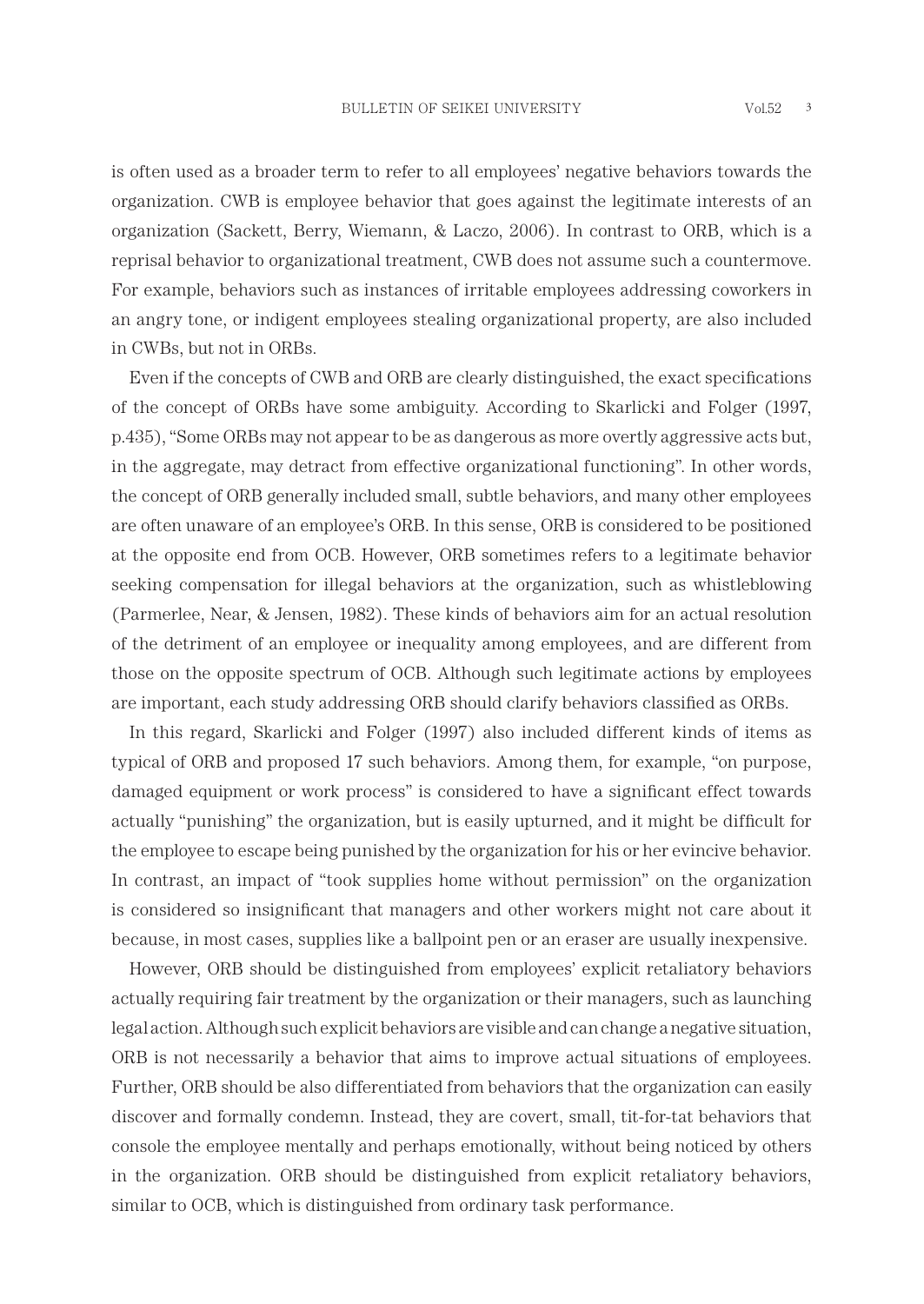Yutaka Ueda: Effects of Various Types of Job Satisfaction on Organizational Retaliatory Behaviors

This study targets the ORB which was conceptually considered by Skarlicki and Folger (1997). Then, a question arises as to why employees perform ORB when facing unfair treatment of the organization. One must apply the reason an employee exhibits OCB instead of task performance in return for excessive benefits from the organization to answer this question. The degree and range of task performance are formally defined in a job description or organizational rules, and an employee has to fulfill this. Therefore, to reciprocate a favor from the organization, the said employee attempts a reciprocal relationship by exhibiting extra-role behaviors contributive to the organization, and the extent to which these extra-role behaviors are exhibited are left up to such employees.

In contrast, if an employee reneges formal obligation regarding task performance facing unfair treatment from the organization or a manager, this behavior is informally or formally condemned, and, at worst, the employee is likely to be fired due to this omission. Pursuing legal action due to such unfair treatment requires a significant amount of time and energy, and there is no way to ascertain its success. Each individual employee holds significantly less power than the supervisor or organization. There is a high possibility that an employee's overt retaliation will result in a net loss to him or her. Therefore, if the employee adopts a small, covert retaliation to not actually but mentally balance a budget of income and expenditure from the organization.

For example, consider "took supplies home without permission", indicated as an ORB item by Skarlicki and Folger (1997). Even if an employee carries a disposable pen home without permission, the organization actually receives no damage even though it may slightly increase the supplies expense. More importantly, a ballpoint pen is of little value to the employee who takes it home and they will not consider the organization really affected by this kind of small behavior. In other words, the employee adopts this behavior not with an aim to increase costs of the organization, nor to provide an actual benefit to themselves, but with an aim to change their mental state positively; hence, a product carried home bears no special significance to the employee.

As aforementioned, ORB was defined as an employee's "tit-for-tat" behavior toward organizational unfairness or injustice. However, as evinced by the fact that OCB is influenced by various factors in addition to organizational justice, ORB is also considered to be recipients of the impacts of various factors.

# **Effect of Job Satisfaction on ORB**

Although research investigating antecedents of ORB is less advanced, findings of past OCB research can be referred to when considering factors influencing ORB. A basic factor considered as an antecedent of OCB is job satisfaction. It is widely known that an open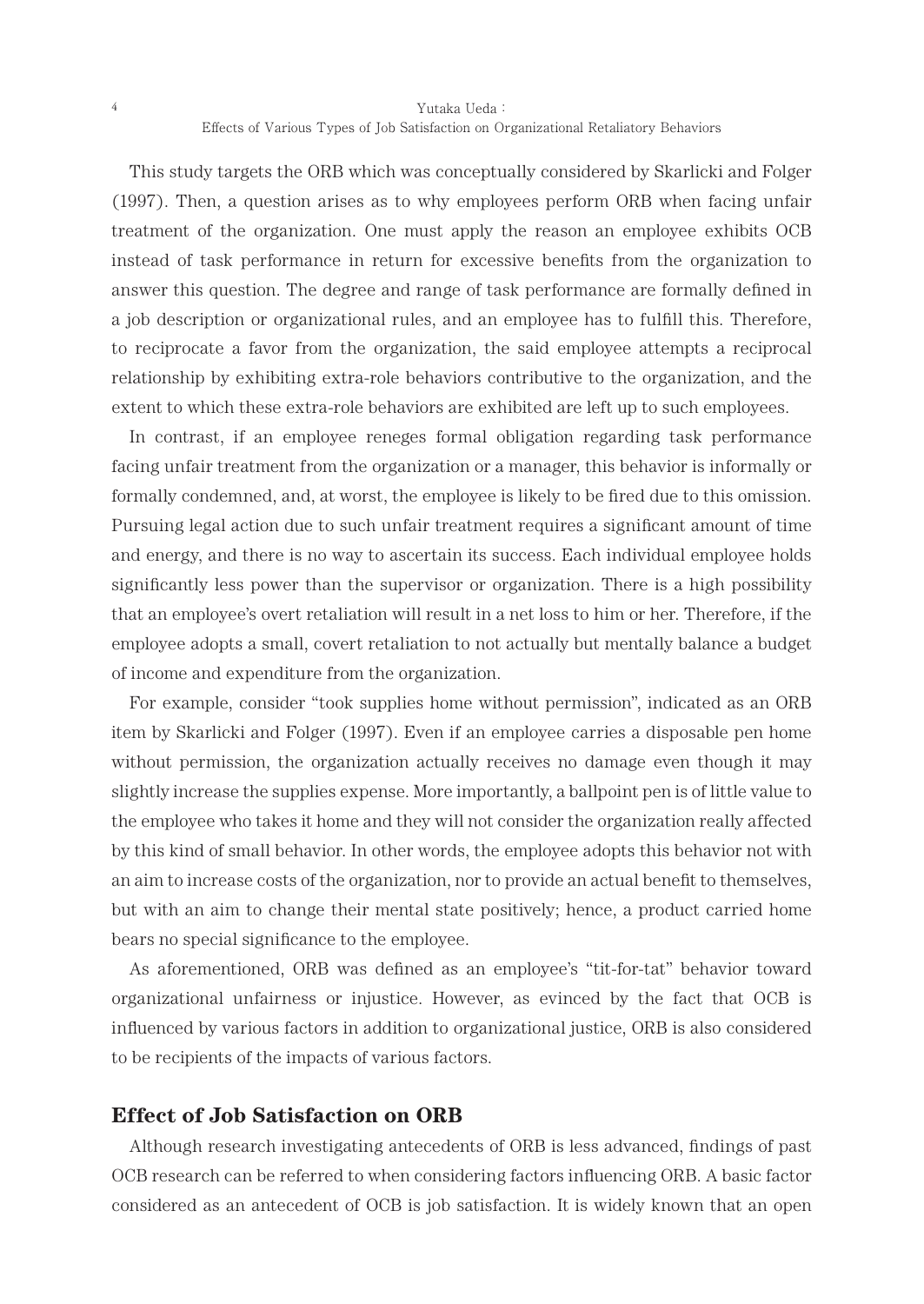question encouraging OB researchers' to expand their view on the range of performances to include OCB was the reason that empirical research found a much weaker impact of job satisfaction on performance than expected in the real business world (Organ, 1977). Ever since, job satisfaction has been considered one of the most basic antecedents of OCB, and several studies adopting meta-analysis also confirmed a positive effect of job satisfaction on OCB. For example, LePine, Erez, and Johnson's (2002) meta-analysis found that uncorrected population correlation was 0.25, and population correlation corrected for unreliability was 0.24; Lapierr and Hackett (2007) also found average corrected correlations between job satisfaction and OCB was 0.36; Ilies, Fulmer, Spizmuller, and Johnson (2009) found job satisfaction had the higher true-score correlation with overall OCB ( $\rho = 0.28$ ) than personality traits ( $\rho = 0.18$  and  $\rho = 0.24$  for agreeableness and conscientiousness).

Traditionally, most studies on OCB dealt with job satisfaction as unidimensional even though multiple question items were utilized to measure it. In contrast, some studies considered the multidimensionality of job satisfaction and found that different kinds of job satisfaction had a different effect on OCB. For example, in their examination of job satisfaction, Chiu and Chen (2005) mediated job characteristics and OCB relationship, and considered effects of extrinsic and intrinsic satisfactions separately; Organ and Lingl (1995) also treated various kinds of job satisfaction as explanatory variables of OCB and found that overall job satisfaction influenced altruism, and co-worker satisfaction had an impact on general compliance.

As a concept contrary to OCB, ORB is also considered to have a relationship with job satisfaction. Particularly, countering the positive effect on job satisfaction via OCB, ORB is considered to produce a negative effect of job satisfaction. Further, also as with OCB, it might be considered that different kinds of job satisfaction have a different effect on ORB.

### **Hypotheses**

In light of previous discussions, this study considers four different kinds of job satisfaction, specifically, satisfaction with work, pay, supervisor, and coworkers are considered. According to the traditional dichotomization of rewards from the organization, pay is considered to be an extrinsic reward, while the other three are intrinsic rewards. Employees can receive various benefits from extrinsic and intrinsic rewards. If they perceive that they are receiving excessive rewards from the organization, they will perform less ORB (and more OCB). In the event they felt more dissatisfied with these rewards, they were inclined to exhibit more ORB (and less OCB). In other words, it is hypothesized that various kinds of job satisfaction will have a negative effect on ORB, as follows:

H1. Work satisfaction will have a negative effect on ORB.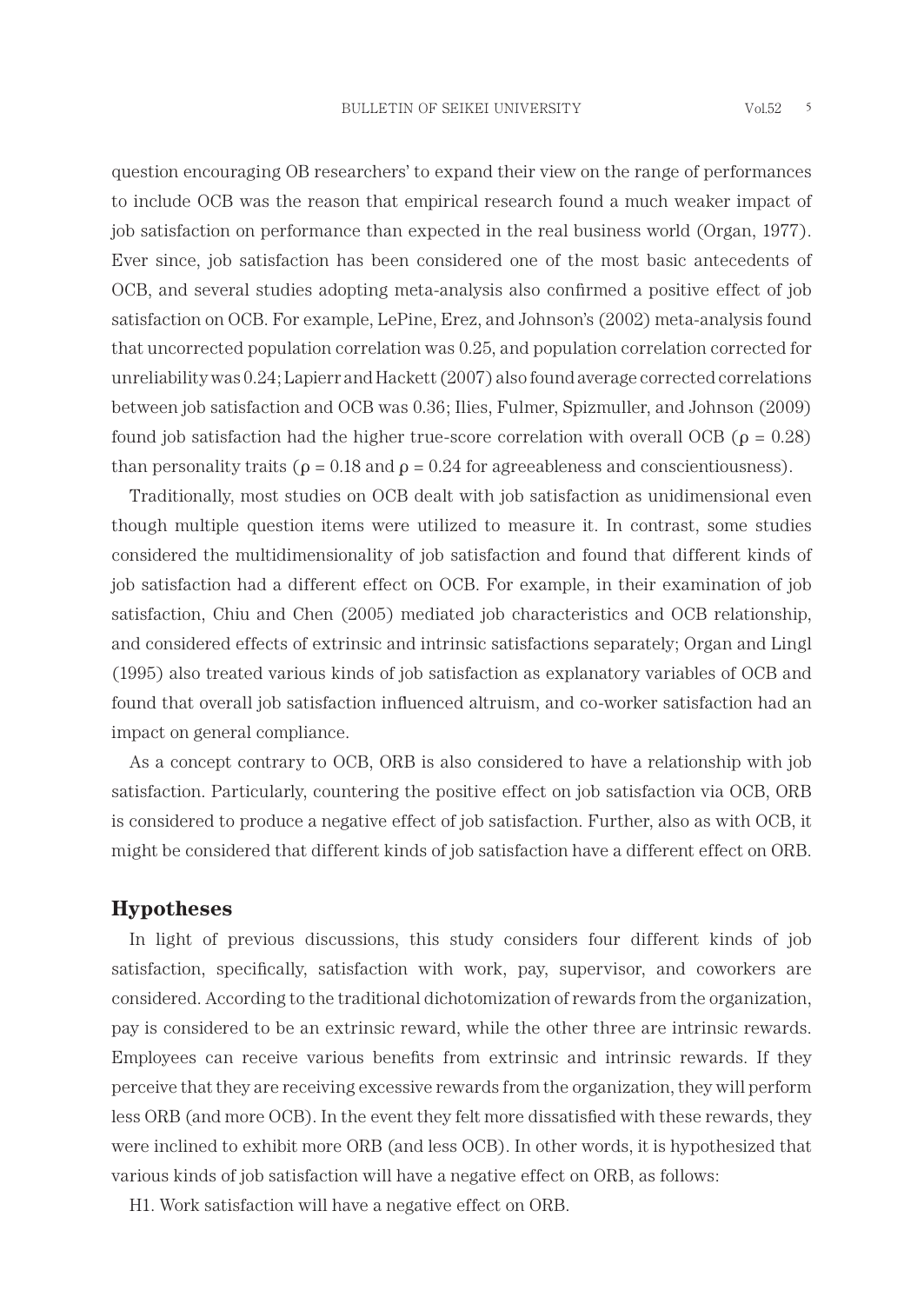- H2. Supervisor satisfaction will have a negative effect on ORB.
- H3. Coworker satisfaction will have a negative effect on ORB.
- H4. Pay satisfaction will have a negative effect on ORB.

# **Method**

#### *Sample*

For this study, we utilized the net research service of Macromill, Inc., which many people had registered for as potential respondents. We asked the company to collect data from people who, as regular or non-regular workers, work with someone else in their workplace because we were interested in respondents' human relationships with their supervisors and coworkers, and negative behaviors toward them. Through the Internet survey, the final sample size was 312 individuals (175 males, 135 females). The ages of respondents varied from 20–65, and the average age was 38.23 years. Of 312 respondents, 169 were married and 143 were unmarried; 178 had no kids, and 134 had at least one kid. We did not ask the nationality of respondents, but the questionnaire was written in Japanese, therefore most of the respondents are considered to be Japanese.

#### *Measures*

All original English items of measures were translated by the author in to Japanese.

ORB: The 17-item ORB scale was developed and proposed by Skarlicki and Folger (1997). However, of these only 10 items were utilized to measure ORB in this study for the following two reasons: first, they conducted exploratory factor analysis on the responses to these 17 items, and concluded, from the examination of eigenvalues, that single-item factor was the most appropriate as an ORB variable. Table 1 in the former study mentioned above, showed relatively high values of each item's factor loading, which implies these original items have common characteristics as ORB. Second, from a standpoint of Japanese employees, some items did not meet the definition of ORB as previously described. Some items were not appropriate for measuring ORB of Japanese workers because expressions of these items seem to be punishable as a crime or subject to disciplinary action, such as "on purpose, damaged equipment or work process", and "disobeyed a supervisor's instructions". Cronbach's alpha for the remaining ten items was 0.822.

Job satisfaction: Spector (1985, 1997) developed 36 items to measure nine aspects of job satisfaction (four items per aspect). These aspects include pay, promotion, supervision, benefit, rewards, operating procedure, coworkers, work itself, and communication. In this study, only 20 items to measure pay, supervision, co-workers, work itself, and communication considered to have a stronger effect on OCB and ORB were utilized.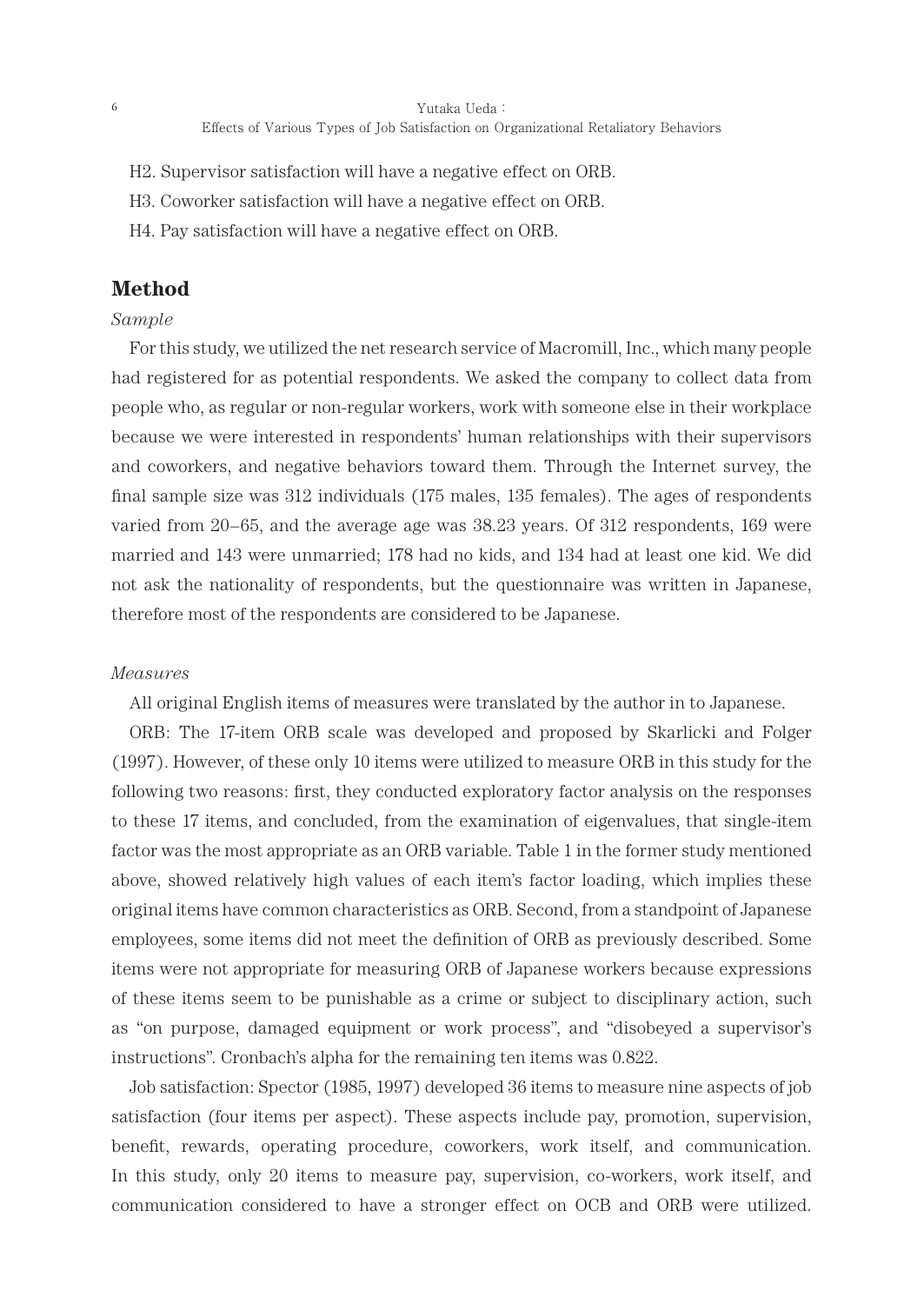However, because good communication with coworkers is based on a good relationship with these coworkers and vice versa, eight items of coworkers and communication were combined as one variable representing coworker satisfaction. Cronbach's alpha for each of the four job satisfaction aspects was as follows: 0.844 for pay satisfaction; 0.790 for supervision satisfaction; 0.743 for coworker items; and 0.755 for work itself.

ORB and job satisfaction were measured using a 5-point regular Likert scale ranging from  $(1)$  "disagree" to  $(5)$  "agree".

Gender: Because past studies have found that females have a stronger tendency to perform OCB than males, gender was included as a control variable. Gender was measured as (1) "male" and (2) "female".

## **Result**

Table 1 shows basic statistics (mean, standard deviation, and inter-correlation) of variables. Cronbach's alpha values are depicted on the diagonal line. ORB has a negative correlation with gender, which means male employees are more inclined to perform ORB than females. ORB has significant negative correlations with four kinds of job satisfaction, as expected.

| variables                 | means | s.d.  |                                               | 2         | 3              | 4         | 5     | 6     |
|---------------------------|-------|-------|-----------------------------------------------|-----------|----------------|-----------|-------|-------|
| 1 gender                  | 1.430 | 0.496 |                                               |           |                |           |       |       |
| 2 work satisfaction       | 3.149 | 0.906 | $-0.069$                                      | 0.755     |                |           |       |       |
| 3 pay satisfaction        | 2.673 | 0.944 | $-0.179**$                                    | $0.347**$ | 0.844          |           |       |       |
| 4 supervisor satisfaction | 3.183 | 0.901 | $-0.111$                                      | $0.368**$ | $0.353**$ 0.79 |           |       |       |
| 5 coworker satisfaction   | 3.203 | 0.665 | $-0.005$                                      | $0.454**$ | $0.346**$      | $0.583**$ | 0.743 |       |
| 6 ORB                     | 1.978 | 0.644 | $-0.185***-0.229**-0.117*$ $-0.265**-0.311**$ |           |                |           |       | 0.822 |

Table 1 Basic Statistics of Variables

 $N = 312, * : p < 0.05, ** : p < 0.01$ 

Table 2 depicts a result of simple multiple regression analysis with ORB as a dependent variable and four kinds of job satisfaction as independent variables. Also, gender was input as a control variable in the equation. According to Table 2, female respondents were found to perform less ORB than males as expected. Work satisfaction, supervisor satisfaction, and coworker satisfaction have significantly negative impacts on ORB, and is in line with result expectations. However, pay satisfaction has no significant effect on ORB. The possibility of multicollinearity is considered to be very small due to low values (< 2.0) of all the Variance Inflation Factors (VIF).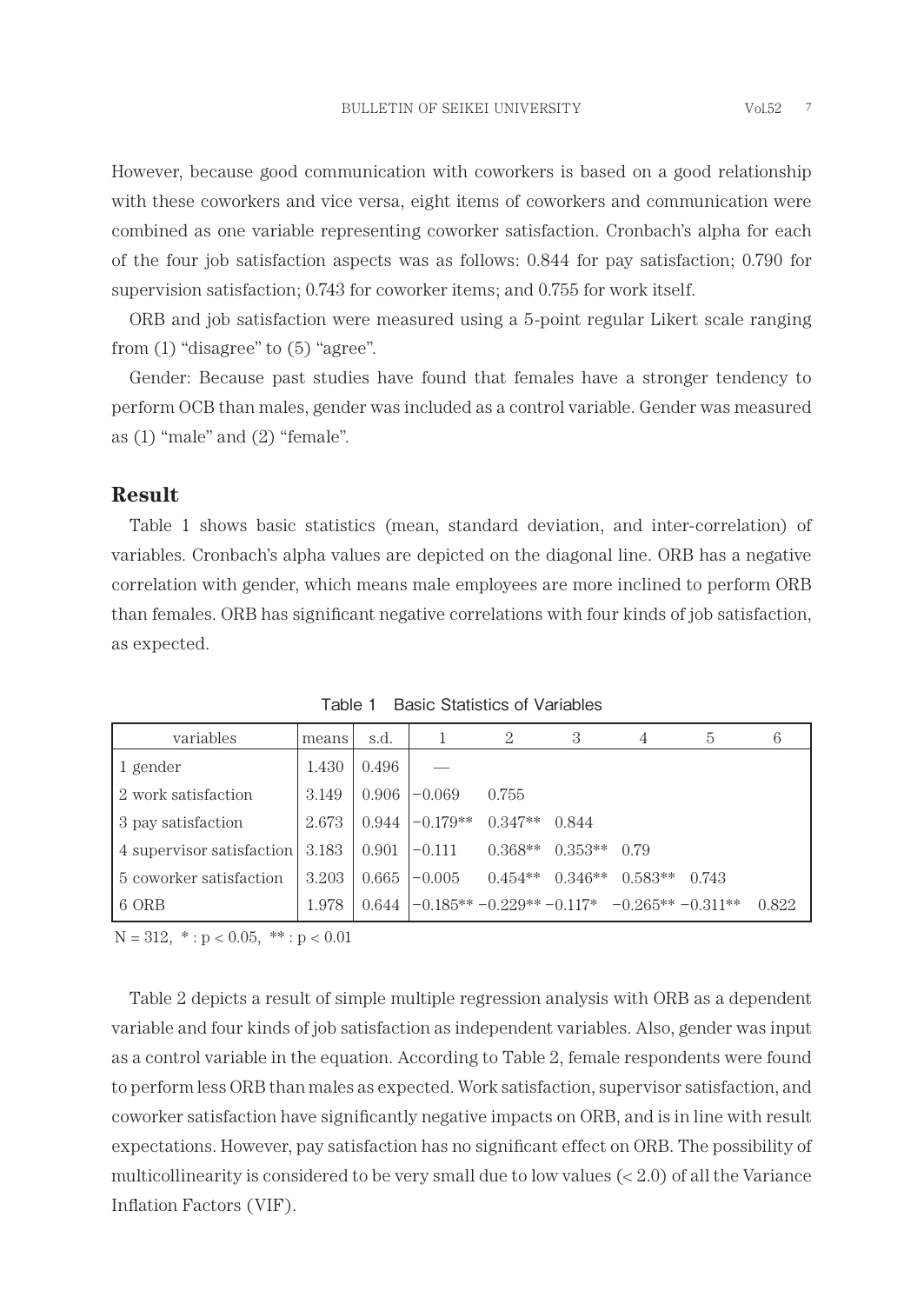Yutaka Ueda: Effects of Various Types of Job Satisfaction on Organizational Retaliatory Behaviors

Table 2 also shows the results of multiple regression analysis of male and female samples, respectively. Interestingly, while only supervisor satisfaction has a significantly negative impact on ORB when male employees were analyzed, only coworker satisfaction has a significantly negative effect on ORB for the female sample. This might imply that male employees tend to see the relationship with their supervisor as an important, but irresolvable problem, and female employees tend to consider the relationship with coworkers more burdensome than that with the supervisor. If male and female employees are dissatisfied with their respective most influencing factor, they tend to perform more ORB instead of seeking formal reprisal.

| model                   |                     | whole sample |         |                      | male sample |       | female sample     |          |       |
|-------------------------|---------------------|--------------|---------|----------------------|-------------|-------|-------------------|----------|-------|
|                         | Beta                | t-values     | sig.    | Beta                 | t-values    | sig.  | Beta              | t-values | sig.  |
| gender                  | $-0.210**$          | $-3.902$     | < 0.001 |                      |             |       |                   |          |       |
| work satisfaction       | $-0.109*$           | $-1.784$     | 0.075   | $-0.114$             | $-1.414$    | 0.159 | $-0.064$          | $-0.652$ | 0.515 |
| pay satisfaction        | $-0.005$            | $-0.076$     | 0.939   | $-0.033$             | $-0.425$    | 0.671 | 0.044             | 0.478    | 0.634 |
| supervisor satisfaction | $-0.142**$          | $-2.139$     | 0.033   | $-0.242**$           | $-2.548$    | 0.012 | < 0.001           | $-0.003$ | 0.997 |
| coworker satisfaction   | $-0.179**$          | $-2.590$     | 0.010   | $-0.150$             | $-1.629$    | 0.105 | $-0.246** -2.224$ |          | 0.028 |
| adj r2 / F-values       | $0.144 / 11.428***$ |              |         | $0.176 / 10.400$ *** |             |       | $0.073/2.551**$   |          |       |

Table 2 Results of Multiple Regression Analysis

 $N = 312, * : p < 0.1, ** : p < 0.05, ** * : p < 0.01$ 

# **Discussion**

As previously described, only pay satisfaction, among four kinds of job satisfaction, had no significant effect on ORB. This tendency remained unchanged when male and female samples were separated. Needless to say, pay is one of the most important factors for employees, and the amount of pay is easily measured. Even so, why does it not influence ORB?

ORB comprises tit-for-tat behaviors of employees to console themselves mentally as they recognize their lack of sufficient power to actually change their undesirable situation. Therefore, instead of trying to change a real situation, they perform small, meaningless ill behaviors to emotionally address the imbalance between their task performance and the reward received from the organization.

Pay is indeed an important factor for all employees. However, compared to human relationships in the organization, which are invisible and difficult to define, pay is a visible factor; hence, pay dissatisfaction would generally encourage not small behaviors like ORB, but overt actions that correct lower pay situations, such as union bargaining.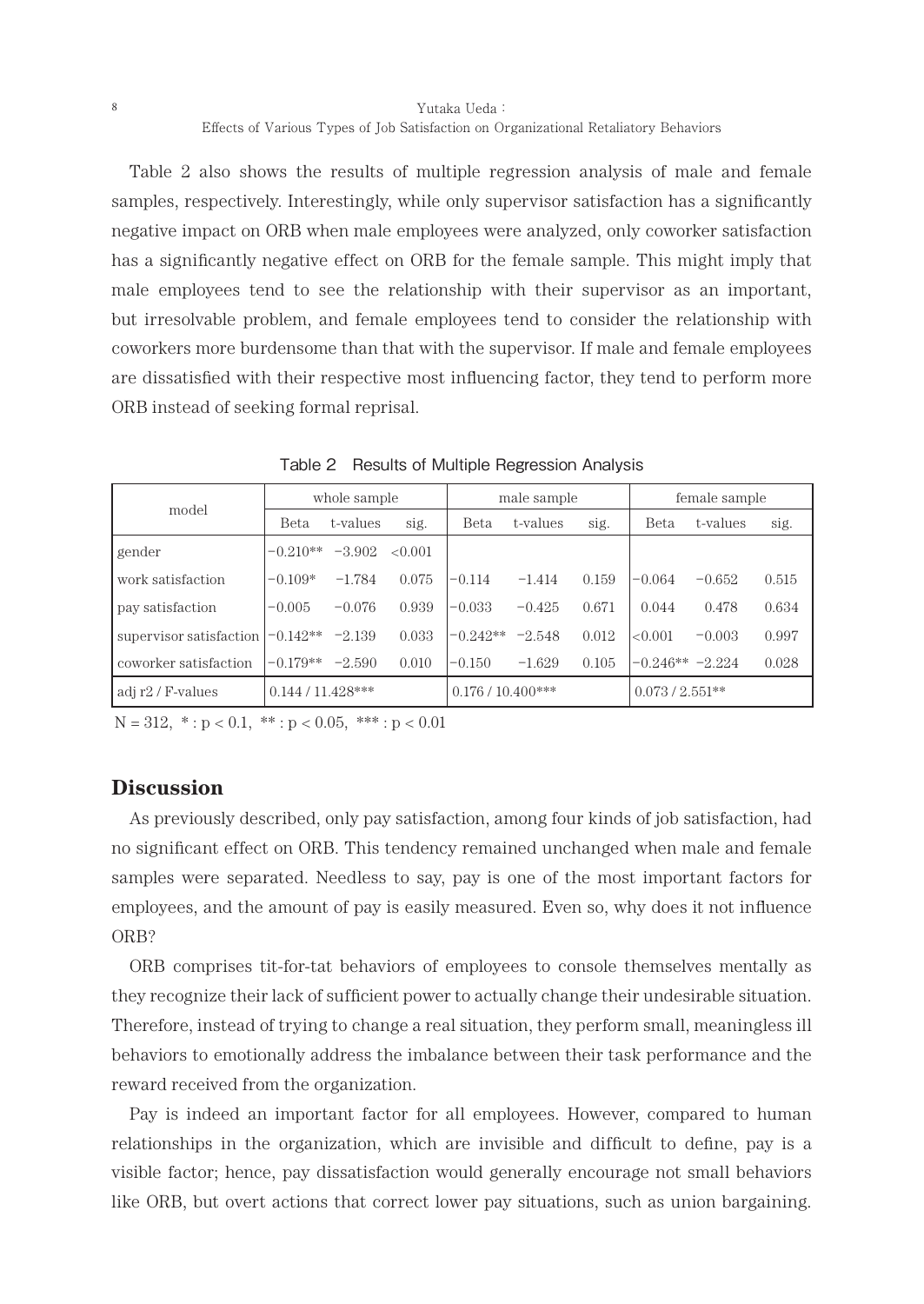Understandably, it makes no sense to take an inexpensive pen home as a tit-for-tat behavior to low pay because the cost of such a pen is inadequate to compensate for low pay.

As aforementioned, it is worth noting the difference in results when separately evaluating male and female employee data. While male employees tend to perform more ORB when they feel dissatisfaction towards the relationship with their supervisor, female employees exhibit increased ORB when they have a problem with their coworkers.

Supervisory satisfaction is slightly higher in male employees as compared to females  $(p < 0.05)$ , and there is no significant difference in coworker satisfaction between the genders. It is possible that these original differences of satisfaction between different genders have no or little effect on this result. Rather, for males, it is more important to maintain a good relationship with supervisors than coworkers. On the other hand, it is crucial for female employees to have an amicable relation with coworkers but not with supervisors. However, despite their importance with these employees, they might also be considered insufficient to directly improve a situation. In these circumstances, employees tend to exhibit more ORB to resolve the problem mentally instead of proactively. Of course, this is just an inference, and future studies must determine the cause of this difference.

# **Conclusion**

Despite the importance of ORB, it has not been given sufficient attention by OB researchers. Although each ORB is a small, venial behavior, accumulated ORBs could have a harmful impact on the functioning of an organization. As OB researchers have already examined OCB as one of the most important behavioral factors of employees that can influence organizational effectiveness, similarly they should also focus on ORB as an important research theme.

As a concept, ORB directly contrasts OCB, however, an empirical study on ORB poses a particular problem because it tends to be more difficult to collect data regarding bad behaviors of employees. In an empirical study on OCB, employees' OCB is often evaluated by the employees themselves or by supervisors. Employees are considered to be willing to express their good behaviors, and supervisors have little reluctance to evaluate subordinates' good behaviors for the organization or other coworkers because these good behaviors are considered to stem from their own good management—to at least to a certain degree. In contrast, people are usually reluctant to expose their own or other coworkers' negative acts, even if these are negligible. Let alone self-exposure of bad behaviors, subordinates' ORB is also regarded by a manager as his or her lack of sufficient skill and power to prevent subordinates from exhibiting such behaviors. Although we collected ORB data by asking respondents about their own bad behaviors, future studies should contrive a better way to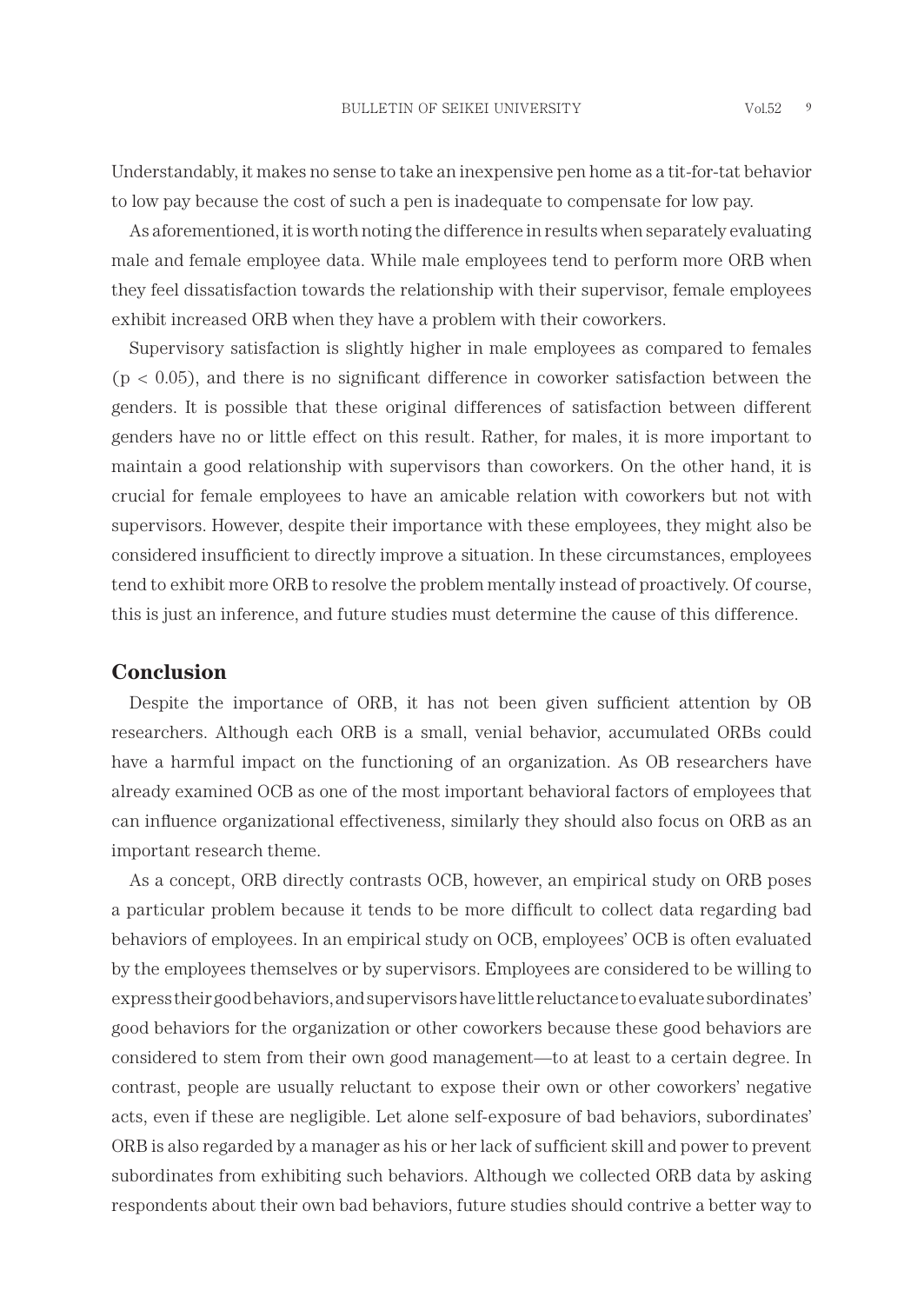collect data that includes such sensitive information.

However, although this is a preliminary study with a limitation, as described above, to reveal the relationship between job satisfaction and ORB, we believe this study is an important initial step to entice OB researchers to devote more attention to ORB than they do currently.

\*This study was supported by JSPS KAKENHI Grant Number 19H01520.

Yutaka Ueda Professor, Faculty of Business, Seikei University September, 23, 2020

# **Acknowledgments**

This study includes some of my presentations at the 79th national conference of the Japan Society for Information and Management (JSIM). Effective comments from Prof. Kotaro Kuwata (Tokyo Metropolitan University), Dr. Sachiko Yanagihara (Toyama University), and Dr. Kenji Yoshimi (Bukkyo University) are really appreciated. I also appreciate good feedback from members of the editorial board of Bulletin of Seikei University.

## **References**

- Bateman, T. S. and Organ, D. W. (1983). Job satisfaction and the good soldier: The relationship between affect and employee "citizenship". *Academy of Management Journal,* 26(4), 587–595.
- Chiu, S. and Chen, H. (2005). Relationship between job characteristics and organizational citizenship behavior: The mediational role of job satisfaction. *Social Behavior and Personality,* 33(6), 523–540.
- Ilies, R., Fulmer, I. S., Spizmuller, M., and Johnson, M. D. (2009). Personality and citizenship behavior: The mediating role of job satisfaction. *Journal of Applied Psychology,* 94(4), 945–959.
- Lapierre, L. M. and Hackett, R. D. (2007). Trait conscientiousness, leader-member exchange, job satisfaction and organizational citizenship behaviour: A test of an integrative model. *Journal of Occupational and Organizational Psychology,* 80(3), 539–554.
- LePine, J. A., Erez, A., and Johnson, D. E. (2002). The nature and dimensionality of organizational citizenship behavior: A critical review and meta-analysis. *Journal of Applied Psychology,* 87(1), 52–65.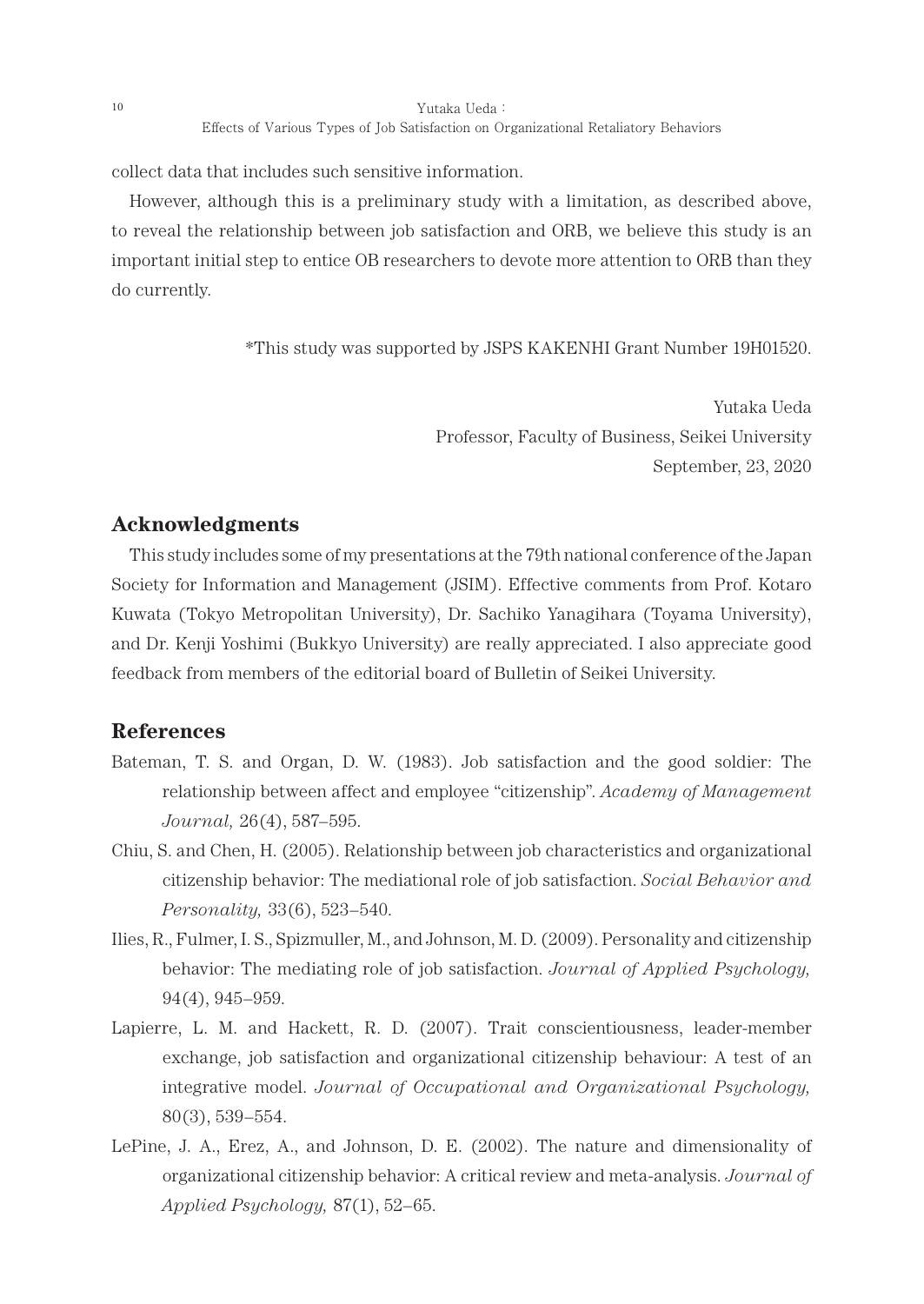- Organ, D. W. (1977). A reappraisal and reinterpretation of the satisfaction-causeperformance hypothesis. *Academy of Management Review,* 2(1), 46–53.
- Organ, D. W. and Lingl, A. (1995). Personality, satisfaction, and organizational citizenship behavior. *Journal of Social Psychology*, 135(3), 339–350.
- Organ, D. W., Podsakoff, P. M., and MacKenzie, S. B. (2006). *Organizational Citizenship Behavior: Its Nature, Antecedents, and Consequences,* Sage Publications.
- Parmerlee, M. A., Near, J. P., and Jensen, T. C. (1982). Correlates of whistle-blowers' perceptions of organizational retaliation. *Administrative Science Quarterly,* 27(1), 17–34.
- Sackett, P. R., Berry, C. M., Wiemann, S. A., and Laczo, R. M. (2006). Citizenship and counterproductive behavior: Clarifying relations between the two domains. *Human Performance,* 19(4), 441–464.
- Skarlicki, D. P. and Folger, R. (1997). Retaliation in the workplace: The roles of distributive, procedural, and interactional justice. *Journal of Applied Psychology,* 82(3), 434– 443.
- Smith, C. A., Organ, D. W., and Near, J. P. (1983). Organizational citizenship behavior: Its nature and antecedents. *Journal of Applied Psychology,* 68(4), 653–663.
- Spector, P. (1985). Measurement of human service staff satisfaction: Development of the job satisfaction survey. *American Journal of Community Psychology,* 13(6), 693– 713.

Spector, P. (1997). *Job Satisfaction,* Sage.

- Ueda, Y. (2004). A preliminary review of researches on organizational citizenship behavior. *Journal of Faculty of Economics, Seikei University,* 34(3), 1–87. (in Japanese)
- Ueda, Y. (2010). Recent trends of research on contextual performance: How differently has it been treated from organizational citizenship behavior? *Journal of Faculty of Economics, Seikei University,* 41(1), 103-122.
- Ueda, Y. (2016). Recent trends in organizational citizenship behavior research: 2010-2015. *Journal of Faculty of Economics, Seikei University,* 47(1), 9–41.
- Ueda, Y. (2019). Recent trends in research on organizational citizenship behavior: From January 2016 to December 2018. *Journal of Faculty of Economics, Seikei University,* 50(2), 19–43.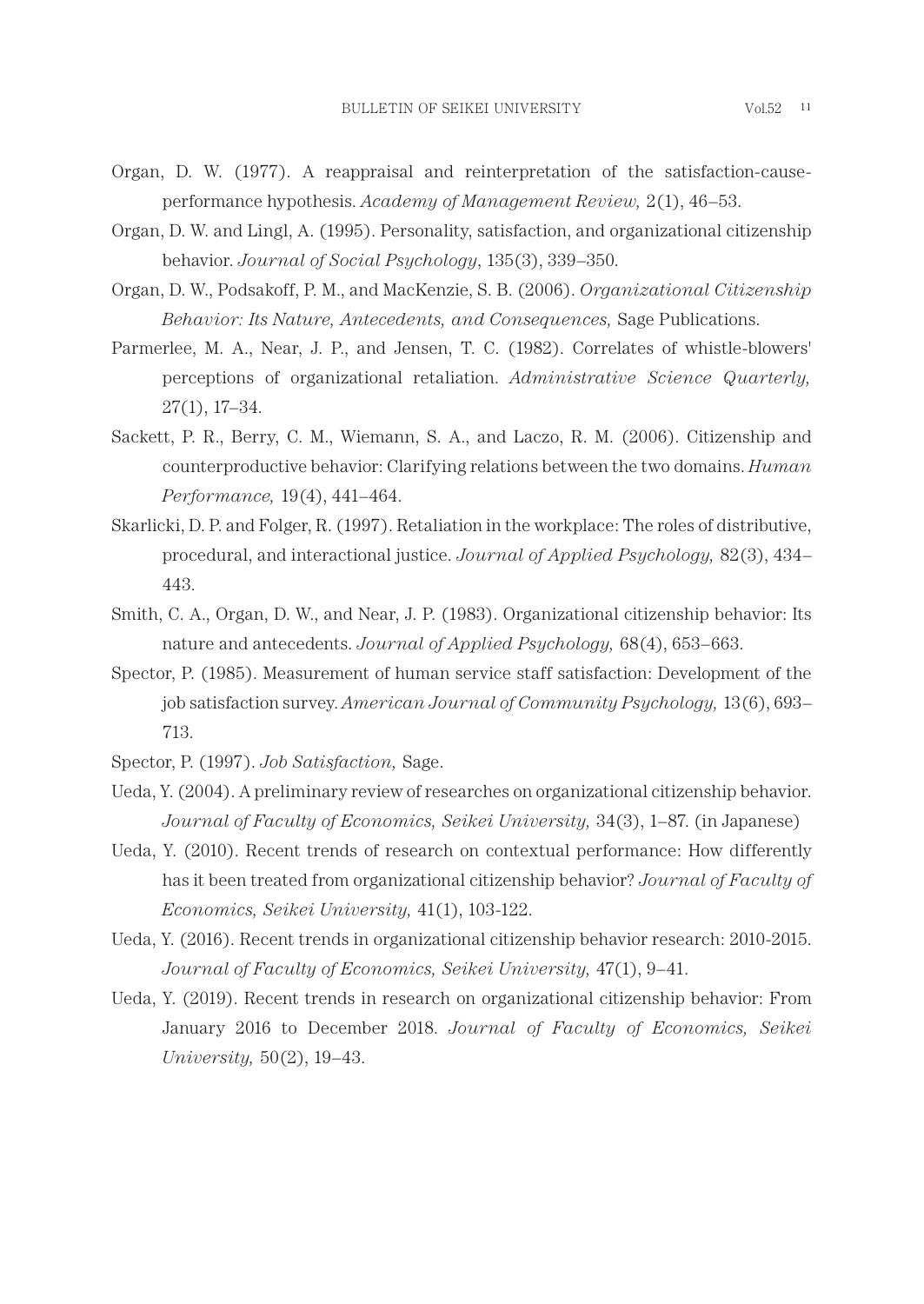PRINTED BY SEIKO-SHA CO. LTD. 1-5-15, NISHITSUTSUJIGAOKA, CHOFU-SHI, TOKYO